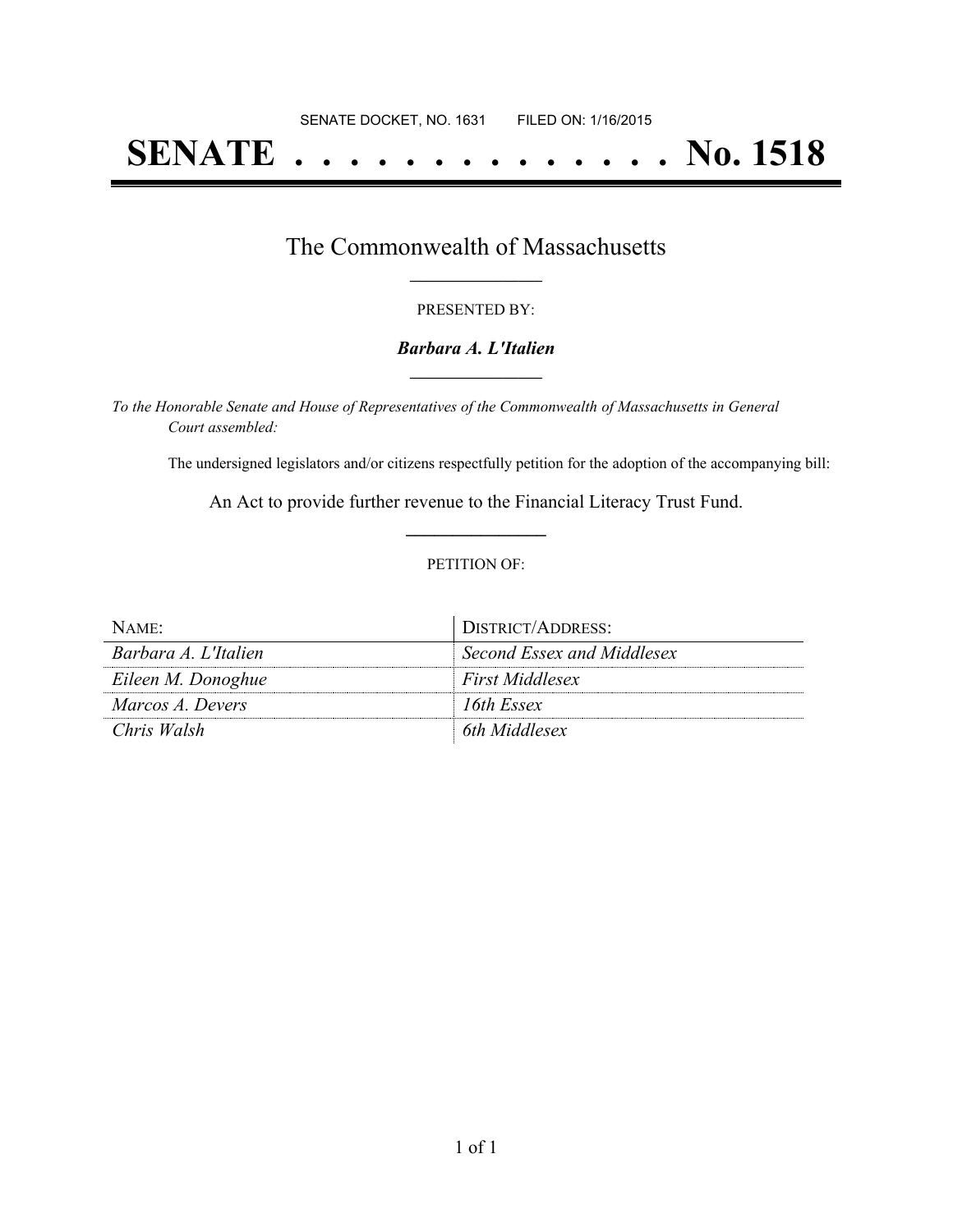# SENATE DOCKET, NO. 1631 FILED ON: 1/16/2015 **SENATE . . . . . . . . . . . . . . No. 1518**

By Mrs. L'Italien, a petition (accompanied by bill, Senate, No. 1518) of Barbara L'Italien, Eileen M. Donoghue, Marcos A. Devers and Chris Walsh for legislation to provide further revenue to the Financial Literacy Trust Fund. Revenue.

## The Commonwealth of Massachusetts

**In the One Hundred and Eighty-Ninth General Court (2015-2016) \_\_\_\_\_\_\_\_\_\_\_\_\_\_\_**

**\_\_\_\_\_\_\_\_\_\_\_\_\_\_\_**

An Act to provide further revenue to the Financial Literacy Trust Fund.

Be it enacted by the Senate and House of Representatives in General Court assembled, and by the authority *of the same, as follows:*

| $\mathbf{1}$   | SECTION 1. Subsection (a) of section 35QQ of chapter 10 of the General Laws, as                  |
|----------------|--------------------------------------------------------------------------------------------------|
| 2              | appearing in the 2012 Official Edition, is hereby amended by inserting after the third sentence  |
| 3              | the following sentence:-                                                                         |
| $\overline{4}$ | "The fund shall also consist of all revenues received by the commonwealth pursuant to            |
| 5              | the voluntary check-off donation indicated on the department of revenue's annual income tax      |
| 6              | return authorized by section 6L of chapter 62 to further promote financial literacy."            |
| $\tau$         | SECTION 2. Chapter 62 of the General Laws is hereby amended by inserting after                   |
| 8              | section 6M the following section:-                                                               |
| 9              | "Section 6N. (a) A person filing an individual or a joint return may voluntarily contribute      |
| 10             | all or part of any refund to which they are entitled, or may voluntarily add an amount on to any |
| 11             | amount due, to be credited to the Financial Literacy Trust Fund established in section 35QQ of   |
| 12             | chapter 10.                                                                                      |